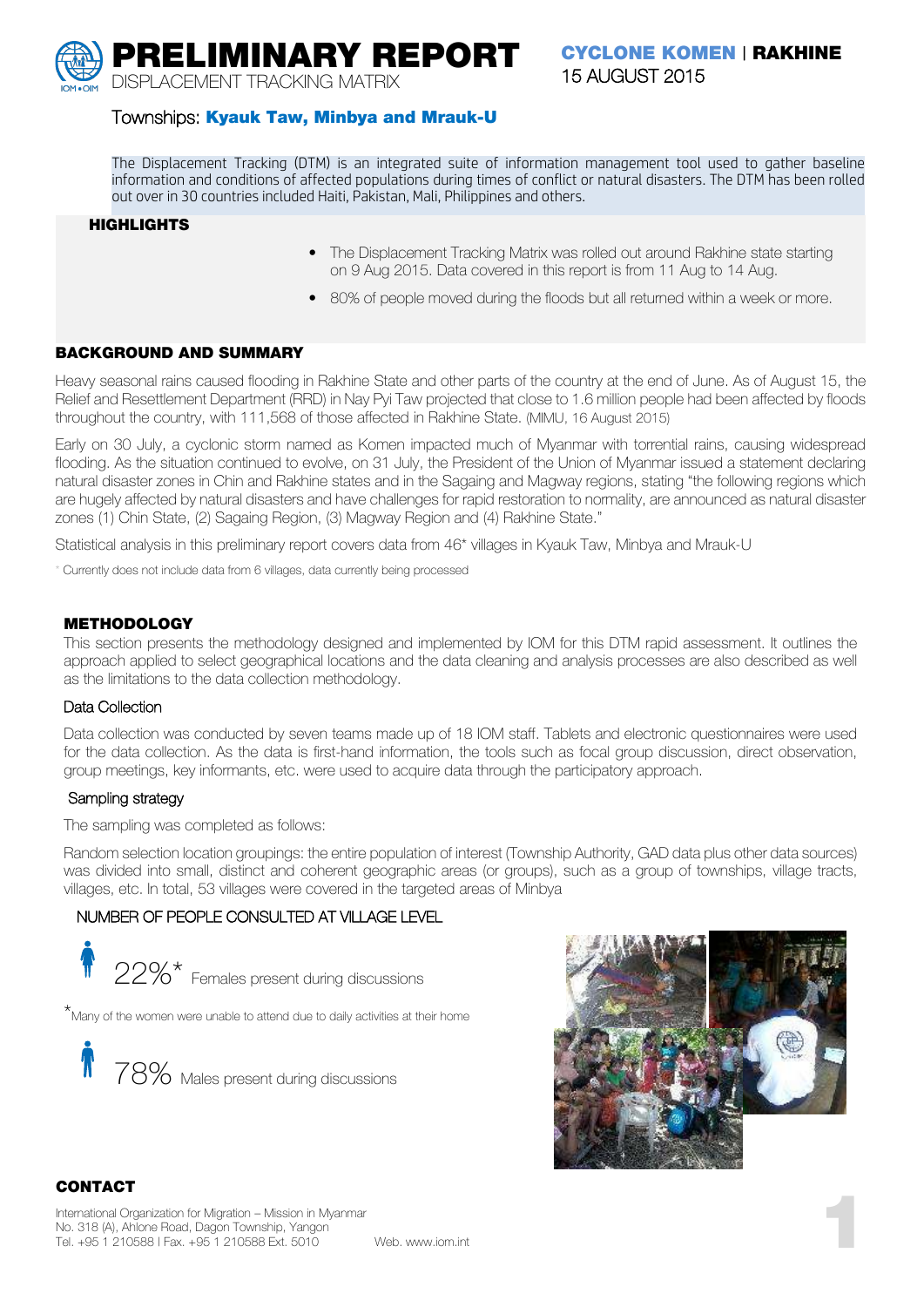Breakdown of number of individuals part of consultations/assessments

| Total number of community members                                                |                             |      |  |
|----------------------------------------------------------------------------------|-----------------------------|------|--|
| Townships                                                                        | present during DTM roll out |      |  |
| Kyauk Taw                                                                        |                             | 177  |  |
| Minbya                                                                           |                             | 176  |  |
| Mrauk-U                                                                          |                             | 248  |  |
| <b>Grand Total</b>                                                               |                             | 601* |  |
| *Currently does not include data from 6 villages, data ourrently being processed |                             |      |  |

from 6 villages, data currently being processed



### **DISPLACEMENT**

80% of the villages where the DTM was rolled out were found to have had their residents move away from their homes temporarily during the start of the flooding. 98% of these villages assessed were located near waterways.

The majority of the communities were found to have self-mobilised and moved to safer areas as soon as the water rose. In some cases with the guidance of their Community Leader (33%) and one instance with the support of a nearby village.



**Places villagers relocated to during floods**

52% of the villagers sought refuge in Monastery buildings as these are viewed as safe communal places where most often the head monks would provide not only shelter but also would not hesitate to support families with their immediate needs (food, clothing etc.) and this is also a place where families would feel the most comfortable/safest since structurally the building are normally multistory cement/concrete based with sturdy roofing and can accommodate large number of people. The religious institutions (Monastery) in the villages were also found to be culturally accepted by the predominantly Rakhine and Buddhist communities as places to seek for assistance. Other places where villagers sought refuge were: higher ground (22%) and neighbors' sturdier houses or houses seen as being solid in the village (12%). Based on the data it can be identified that the displaced sought refuge in Collective Centres/Evacuation Centres(62%) as the displaced stayed in pre-existing public buildings and village centres. 12% of the displaced in hosted accommodations sharing resources with the host household. None of the villages were found to have known of or went to designated Evacuation centres and many just went to what may

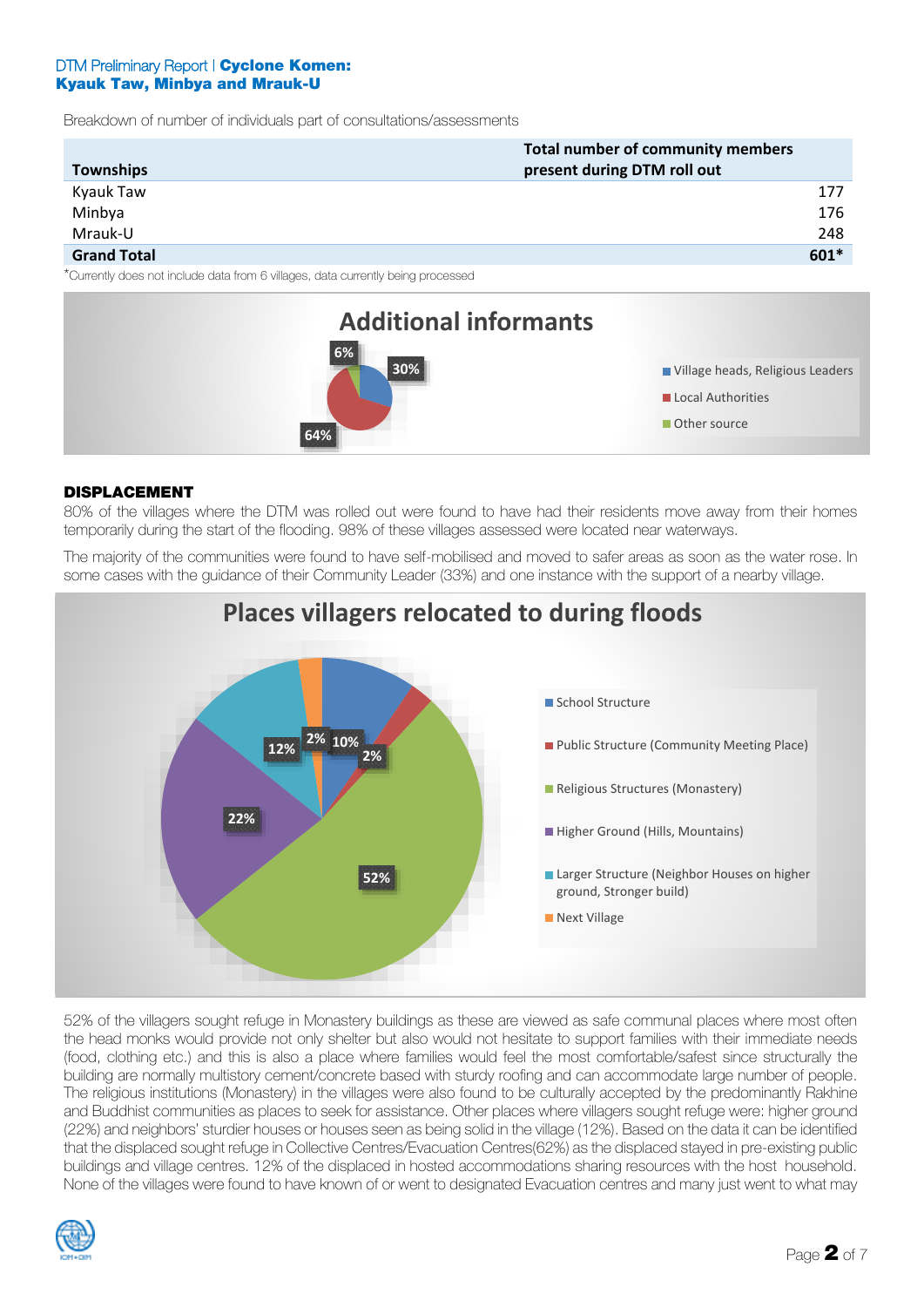be classified as traditional evacuation centres. As the villagers tend to move to places where they had family or friends or to places which they think will be safer than their home communities and as the displacement lasted only a few weeks, the IDPs are able to cope with their own resources or the support of family and friends until they were able return to their homes. Had this not been the case and had the displacement lasted longer than anticipated, it is likely that coping capacities would be very quickly exhausted and communities left even more vulnerable.

Although all of the mentioned displacement sites were not set up for significant flow or hosting of large number of displaced persons, in this context no issues usually associated with camp/camp like settings were faced. The reason for this is, that the average displacement time in the areas assessed was less than 2 weeks ( 61%) with some displaced population staying a bit more than 3 weeks (39%). As many returned after the waters receded (91%) in their villages, a few being requested by their hosts to go back to their homes (5%, others went back to cultivate their crops/fields, the remaining returned when direct assistance was no longer received at the displacement site.



### **KEY FINDINGS**

Basic services (Nutrition, WASH, Security etc.) available largely depended on the type of place the villagers had sought refuge at. People hosted by their neighbours shared available resources, those in monasteries were provided assistance provided by the monks and from the donations that were sent to the monasteries. Majority of the NFI, food and drinking water were received within the first few weeks from local CBOs, private donors or from nearby communities

### **SECURITY**

Security was usually found to be arranged by the community leaders or self-mobilized and the majority felt safe in the displacement location.

# FOOD

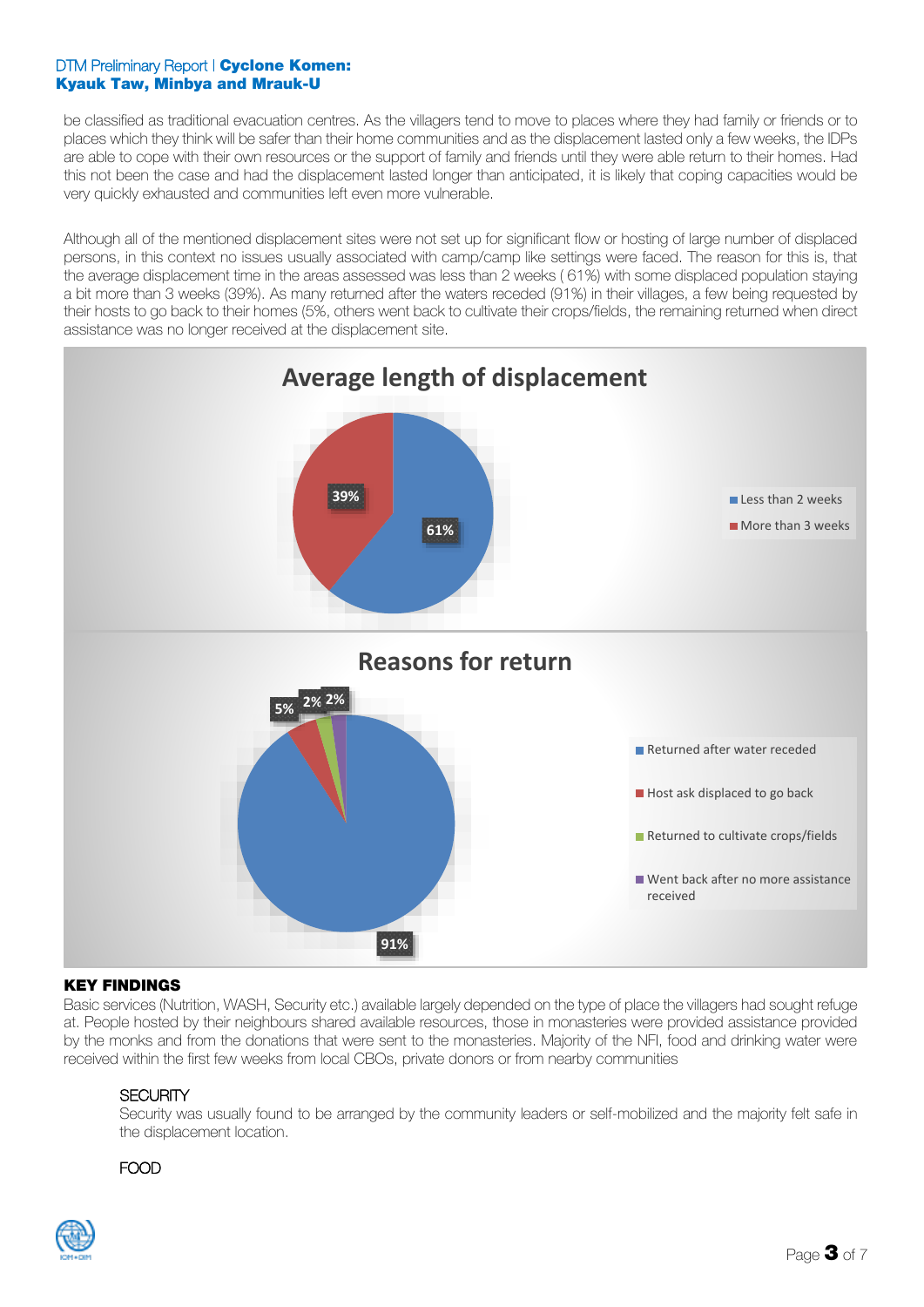Food distribution varied from hot meals (rice and curry) to instant noodles received from donors. Most often the issue was that of quantity or frequency when relaying on distributions received from external donors not from internally within the communities itself.

Food aid and drinking water provided from outside (CBOs, Private Donors etc.) tended to consist of one-off assistance, provided at the beginning of displacement, leaving those who were displaced for longer period of time more vulnerable.

# WATER, SANITATION and HYGIENE

Sanitation facilities such as latrines in evacuation sites were observed not to be sufficient should the displacement had taken longer. The communities heavily relied on ponds and pumps around the area of displacement. Drinking water were either donated/distributed bottles or from the drinking wells from surrounding areas.

# **MOBILITY**

The main mode of population mobility away from the flooding was by boat (58%) both with own boats and with assistance from other villages, as the majority of the villages were connected with or near waterways. One report mentioned that during evacuation to higher ground by boat, an elderly woman was said to have lost her life as their boat capsized. The rest of the population sought safety on foot (40%), followed by vehicles (2%)



# **LIVELIHOOD AND INCOME GENERATION**

The number one impact reported by the communities across the villages assessed was that of loss of crops and fields or paddies (35%) and fields being affected by mud intrusion (30%). The loss of crops and intrusion of mud in fields/paddies could potentially have a major effect on the income of the villagers as the major source of income was from agriculture. 60% of the income for most villages came from paddy farming and 15% from farming crops/vegetables.



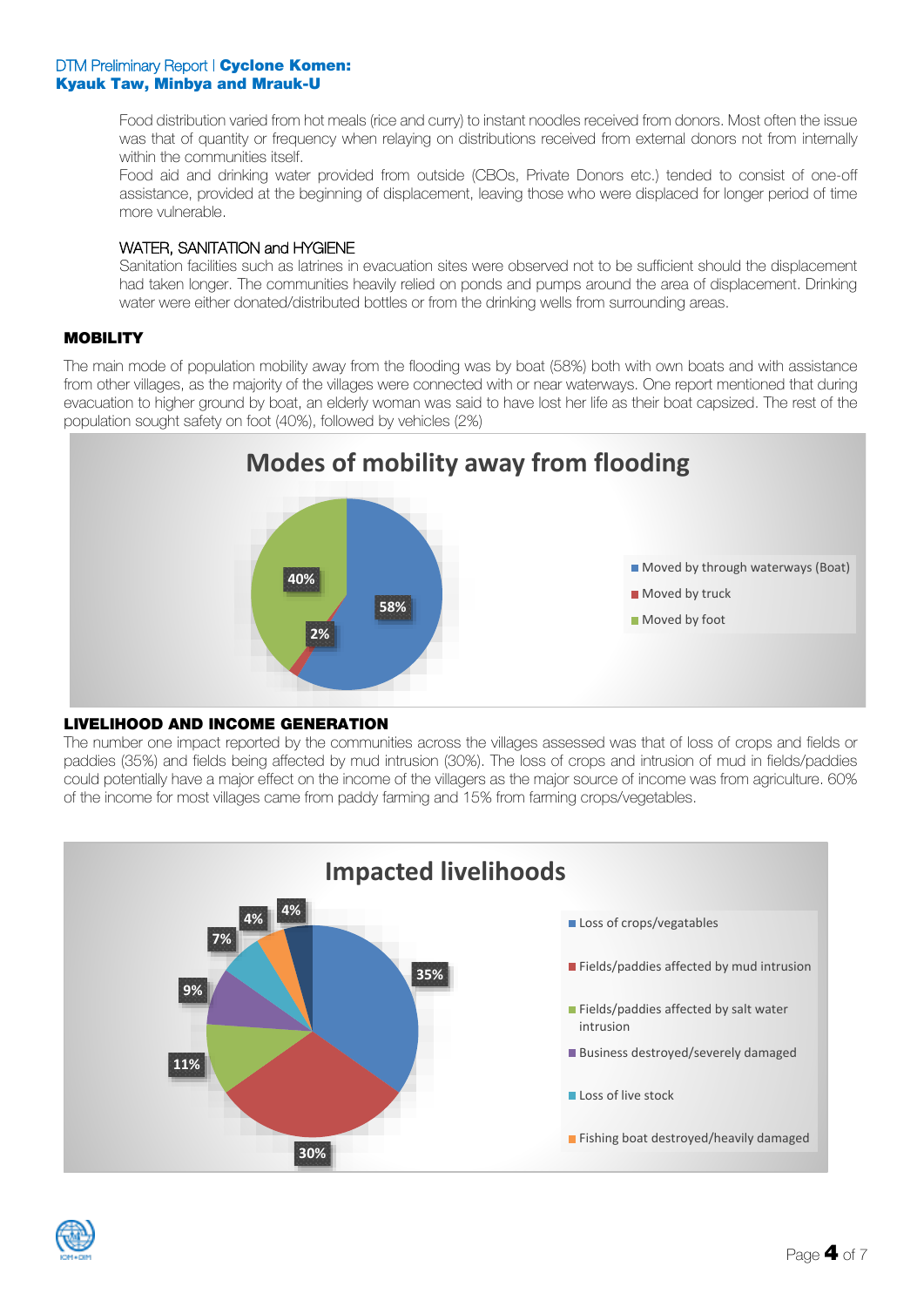

# **SHELTER**

A total of 929 houses (structures) were found to be damaged or fully destroyed in the areas that DTM was rolled out in. Based on best available data this makes up approximately 12% of the number of houses in the villages assessed. This may be due to the inputs received and observations made by DTM teams that many of the houses damaged were immediately rebuilt by affected families using salvaged materials and existing local materials available with support from members of the community without outside assistance as soon as the waters receded. The average time that was taken to rebuild the houses was less than 1 week (95%) with only a few taking less than 2 weeks (5%) to rebuild. Clearing rubble, salvaging building materials and rebuilding was also a few of the major activities that communities carried out after their return or once the water receded. The breakdown of self-support/coping can be found on the next section: **SELF-RECOVERY** 

| Township  | Total number<br><b>of</b><br>households<br>(HH) in the<br>community* | Total<br>number of<br>houses<br>(structures) | <b>Houses</b><br>fully<br>destroyed | <b>Houses</b><br>partially<br>destroyed | Overall % of<br>fully<br>destroyed<br>houses.<br>(structures) | Overall % of<br>partially<br>destroyed<br>houses<br>(structures) |
|-----------|----------------------------------------------------------------------|----------------------------------------------|-------------------------------------|-----------------------------------------|---------------------------------------------------------------|------------------------------------------------------------------|
| Kyauk Taw | 1,077                                                                | 1,502                                        | 56                                  | 162                                     | 4%                                                            | 11%                                                              |
| Minbya    | 1,964                                                                | 2,161                                        | 55                                  | 284                                     | 3%                                                            | 13%                                                              |
| Mrauk-U   | 4,478                                                                | 3,781                                        | 244                                 | 128                                     | 6%                                                            | 3%                                                               |

\*Most accurate reliable data available at time of assessment used

Different types of materials were also able to be salvaged across the villages assessed as the waters receded. However the quality of the materials damaged were not in the best of condition or of quality as significant water damage was present and the quantity that was salvageable might have been limited for the amount required for the rebuild.

The main types of materials salvaged as follows:



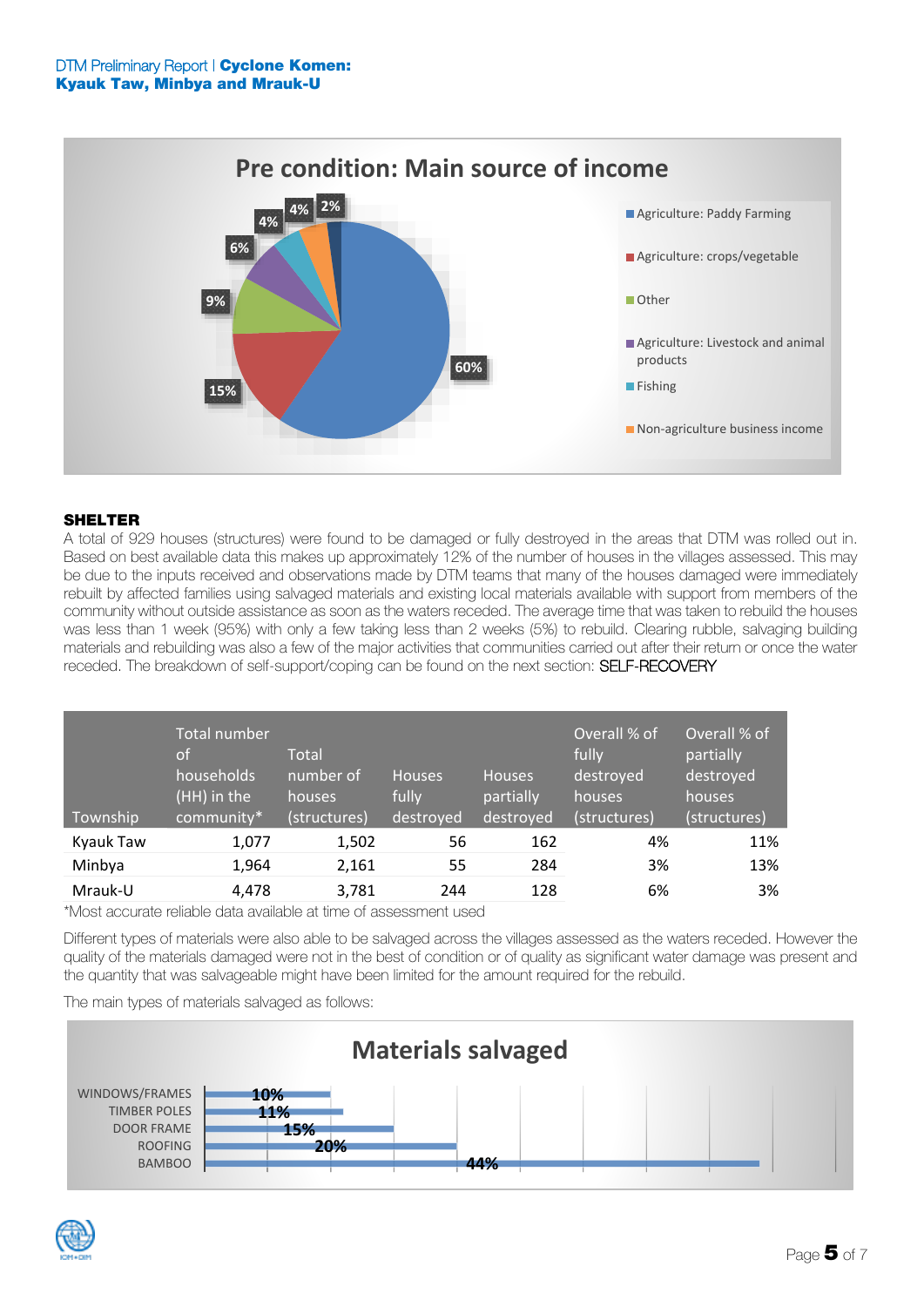Some of the challenges faced by the villagers during the rebuilding of their homes were number one being that of lacking the resources (money) needed (42%) with second being that of lacking the building materials required (36%).



#### **IMMEDIATE NEEDS**

Immediate needs as identified by the villages assessed were ranked as follows: TOP (Being less of an immediate priority) to BOTTOM (Being most needed)